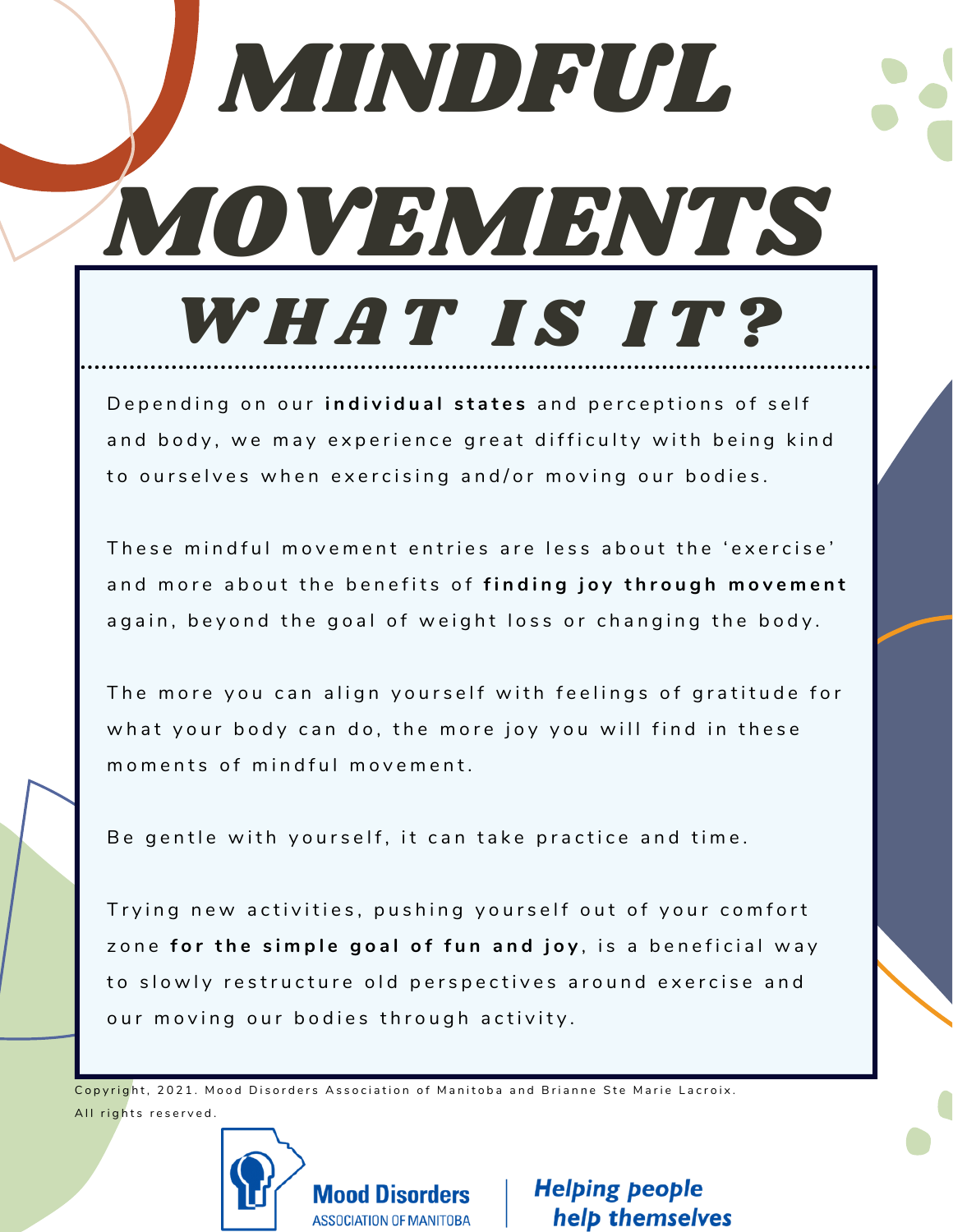| MINDFUL,                                                                                                                           |
|------------------------------------------------------------------------------------------------------------------------------------|
| NOVEMBNIS                                                                                                                          |
| HOW TO                                                                                                                             |
| · no time expectations<br>o can be 2 minutes of stretching or can be a 1 hour dance<br>class - all and any joyous movement is good |
| practice non-attachment to the outcomes<br>o focus on body movements with the aim of bringing joy<br>· detach from perfectionism   |
| say thank you to your body<br>o before, during, and after the activities                                                           |
| try new things!<br>• if you get bored or are unsure try things with a buddy<br>or even a pet to spice things up!                   |
| don't judge yourself if you're not great at something new<br>right away - that's learning, if it brings joy you're doing<br>great! |

 $\mathcal C$ opyright, 2021. Mood Disorders Association of Manitoba and Brianne Ste Marie Lacroix. All rights reserved.

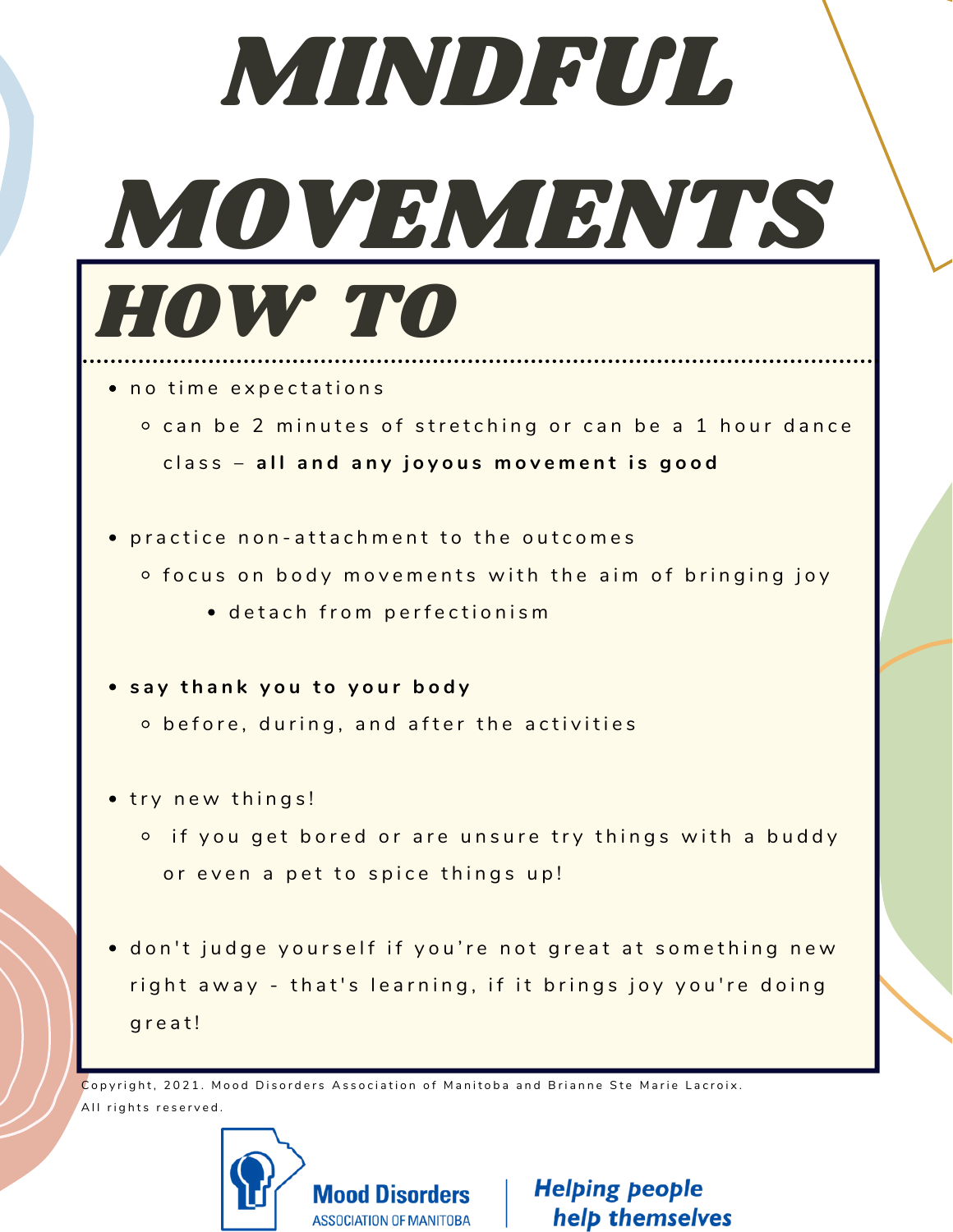## MINDFUL MOVEMENTS



## \*Literally anything you like that is safe for yourself and

others, here are some examples (not limited to):

| Walking to a coffee<br>shop           | Group sports <b>compared</b><br>(informal or formal) trampoline | Jumping on a                                 |
|---------------------------------------|-----------------------------------------------------------------|----------------------------------------------|
| Going for a bike<br>ride              | Gardening/yard<br>work                                          | Explore hiking<br>paths                      |
| Jogging                               | $D$ ancing!                                                     | Skateboarding                                |
| Canoeing/Kayaking                     | Hacky-sack                                                      | Getting off the bus<br>early = a little walk |
| Tennis                                | Golf or mini-golf                                               |                                              |
| Walking to a market Taking the stairs |                                                                 | Volley ball (formal<br>or at a park/beach)   |
| Yoga                                  | Swimming                                                        | Try rock-climbing                            |

Copyright, 2021. Mood Disorders Association of Manitoba and Brianne Ste Marie Lacroix. All rights reserved.